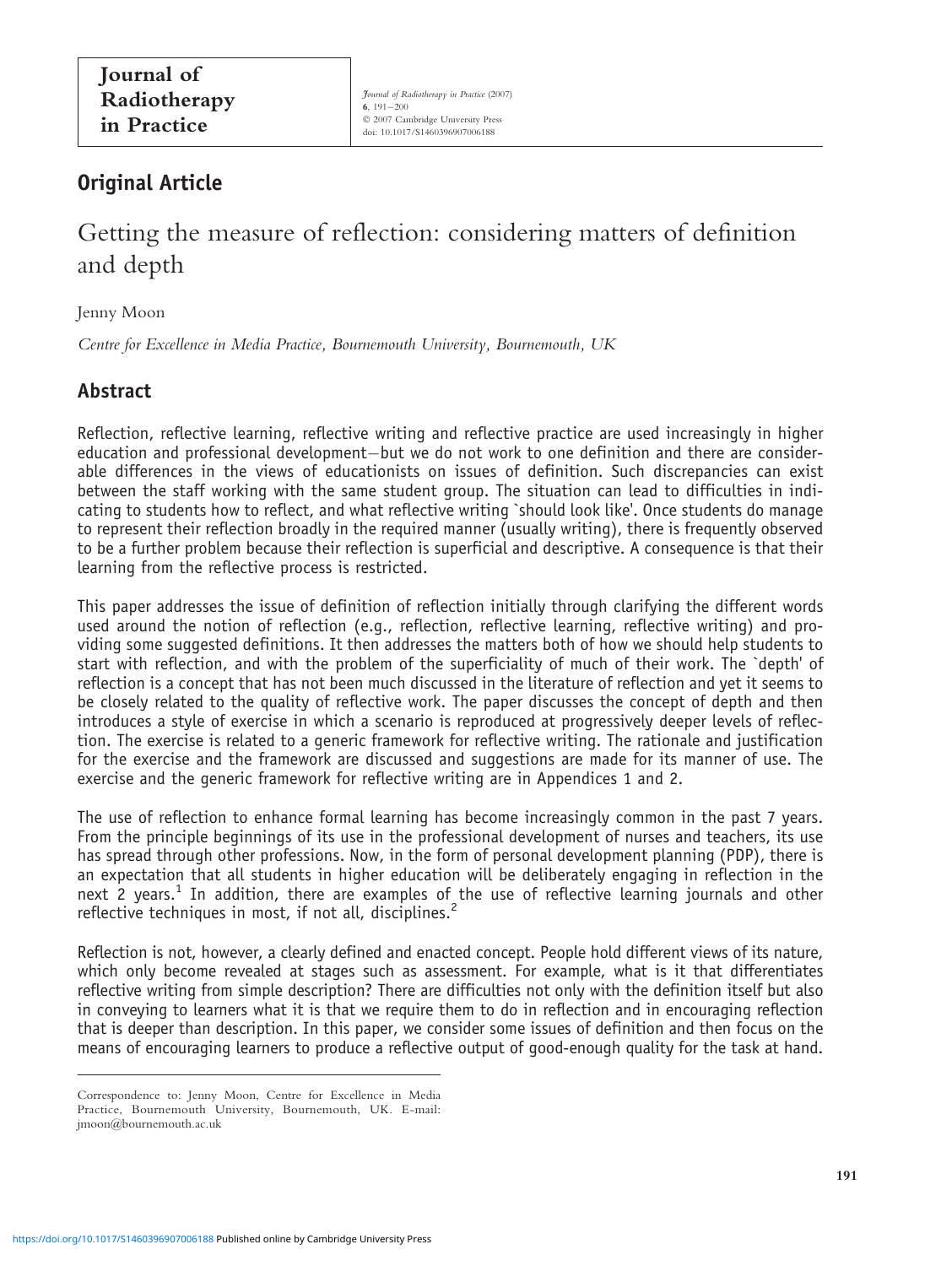The latter is presented as an exercise for staff and learners (Appendix 1) with a framework that underpins it (Appendix 2).

#### Keywords

definitions of reflection; reflection; reflective writing

#### ISSUES OF DEFINITION

There is a bewildering array of academic definitions and implied definitions for reflection in the literature. However, there does seem to be a pattern to this.<sup>3</sup> In terms of a definition for reflection, it is important first to recognise that there are a number of words around the idea of reflection, which have different implications. For example, 'reflection' and 'reflective learning' seem to be words that describe an internal process in contrast to 'reflective writing', which is a representation of reflection, but, like any other form of representation, it is not a direct representation of the internal process. The same internal reflection might be represented as writing, in speech, in a drawing, in an audio or visual diary and so on, and different aspects of the reflection would be evident in the different representations.4 While reflection and reflective learning seem to be the same, the process is extended significantly in reflective writing or other representations of reflection. 'Reflective practice' is another linked term, and seems generally to be used to describe a broader process in which there is a habit of reflecting (and—usually—representing that reflection) on aspects of a subject's activity, in order to improve the practice. In other words, the term is broadened into a sequence of activities, which now include the notion of action and improvement of practice as well. However, a realistic view of reflective practice is also that it is a construct defined differently in different contexts—and hence its definition is the manner in which it is defined locally.

In seeking definition of the terms for 'reflection', we first need to acknowledge the existence of the commonsense term—the 'sitting pensively under the apple tree on a hot day...' view. To define 'reflection' away from its commonsense conception would be confusing. Following exploration of the concept of reflection and reflective learning, Moon<sup>3</sup> produced the following definition:

Reflection is a form of mental processing like a form of thinking—that we may use to fulfil a purpose or to achieve some anticipated outcome, or we may simply 'be reflective' when an outcome may be unexpected. Reflection is applied to relatively complicated, ill-structured ideas for which there is not an obvious solution and is largely based on the further processing of knowledge and understanding that we already possess.

However, this definition needs to be extended when reflection is employed in formal education. This is because reflection, in a formal context, usually implies both processes of reflection and the representation of reflection. Also the reflection usually occurs under constraints and conditions that shape the learner's reflective processes and responses. Therefore, in a formal context, we add to the commonsense definition of reflection the following:

Reflection/reflective learning, or reflective writing in the academic context, is also likely to involve a conscious and stated purpose for the reflection, with an outcome specified in terms of learning, action or clarification. It may be preceded by a description of the purpose and/or the subject matter of the reflection. The process and outcome of reflective work is most likely to be in a represented (e.g., written) form, to be seen by others and to be assessed. All of these factors can influence its nature and quality.

In practice, the way in which even the definition of reflection is used in educational situations is often quite narrowly defined. For example, it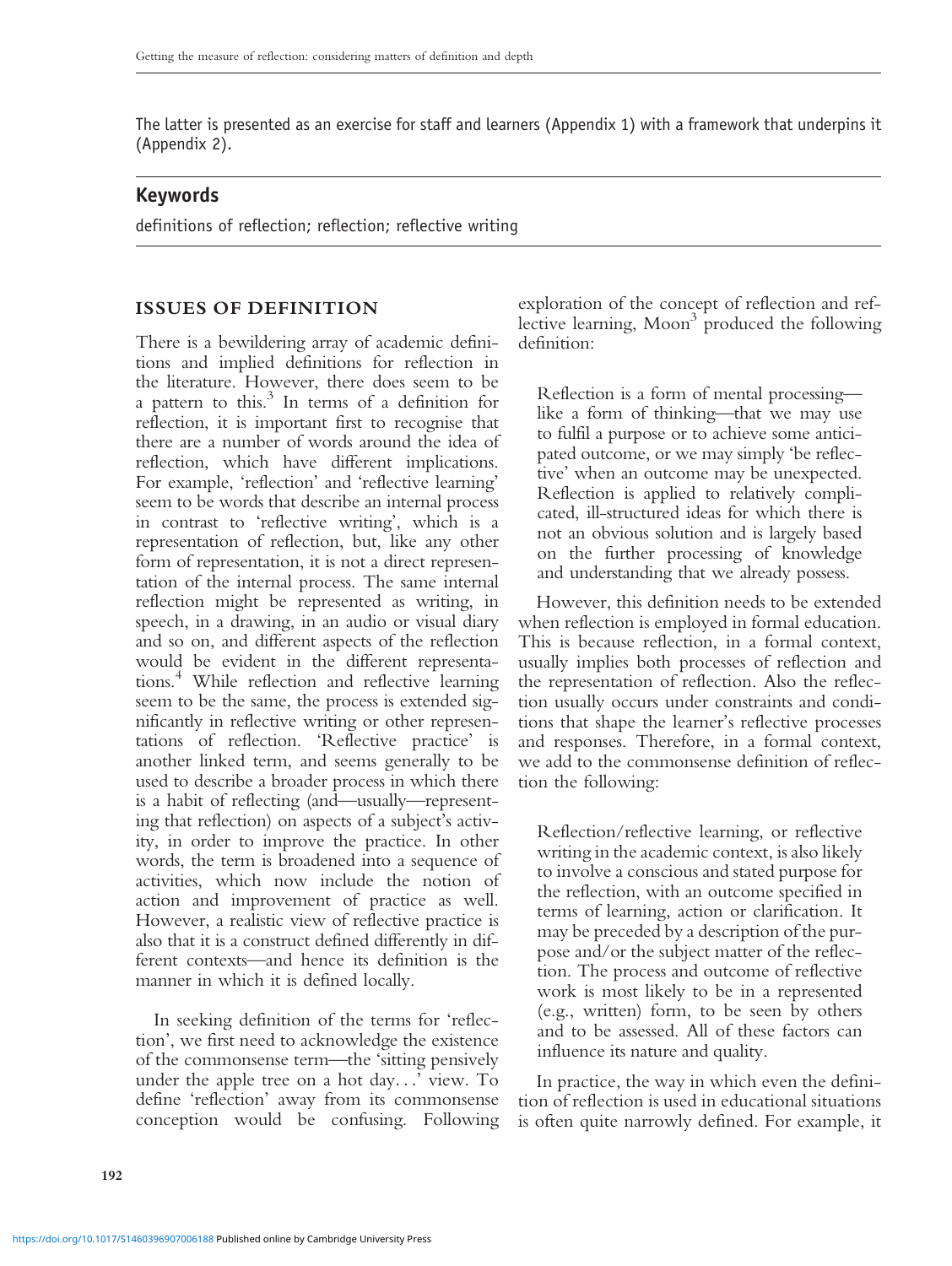may be defined in terms of learning from recognised error or ineffectiveness in practice<sup>5,6</sup> and it is often subject to constraining beliefs, for example, that reflection is only focused on the self. People are often not aware that their understandings of the term are so constrained.

Defining reflection in the 'process' manner above does not, however, account for many references to reflection in the literature. On a close look at the manner in which 'reflection' is described, Moon<sup>1</sup> concluded that most writers are concerned with the outcome of the act of reflection and not the process—and that it is this distinction that appears to account for the diversity of definition. Some of the outcomes of reflection that are cited in the literature are the following:

- learning, knowledge and understanding
- some form of action
- a process of critical review
- personal and continuing professional development
- reflection on the process of learning or personal functioning (metacognition)
- $\bullet$  the building of theory from observations in practice situations
- the making of decisions/resolution of uncertainty, the solving of problems; empowerment and emancipation
- \* unexpected outcomes (e.g., images, ideas that could be solutions to dilemmas or seen as creative activity)
- emotion (that can be an outcome or can be part of the process)
- clarification and the recognition that there is a need for further reflection and so on.

Although 'learning' (as above) is deemed to be an outcome of reflection in its own right, we could say that all of the outcomes in the list are concerned with how we use understanding and knowledge to achieve other purposes. In other words, these factors link reflection with the process of learning.

As an addendum to this section on definition of reflection, it might be appropriate to add what must be the definitive definition of reflection as developed in wizardry. The 'pensieve', as used in

the Harry Potter books, conceives of reflective activity in a very helpful metaphor that has its uses in the teaching context: $\overline{7}$ 

Harry stared at the stone basin ...

'What is it?', Harry asked shakily.

'This? It is called a pensieve', said Dumbledore. 'I sometimes find, and I am sure that you know the feeling', that I simply have too many thoughts and memories crammed into my mind. ... At these time's, said Dumbledore, indicating the stone basin, 'I use the pensieve. One simply siphons the excess thoughts from one's mind, pours them into the basin and examines them at one's own leisure. It becomes easier to spot patterns and links, you understand, when they are in this form'.

Rowling, 2000, pp. 518-519

#### THE INTRODUCTION OF REFLECTION TO LEARNERS

The definitions above facilitate consideration about the process of reflection, but simply giving learners the definition and telling them to get on with a reflective task proves not to be enough. Some learners will go away and get on with reflecting with no difficulty. They may have always have written a personal journal. Others learners will ask 'But what do you want me to do?' and, quite reasonably, they might then request a demonstration of what they should do. This is where we might recognise a common situation also among their teaching staff. It is likely to be a teacher who reflects easily who will have championed the use of reflective activities—but colleagues involved also may understand reflection no more than their students. There is no real reason why most teaching staff should know about reflection any more than the learners with whom they work.

There are a number of responses to the difficulties described above that go beyond the provision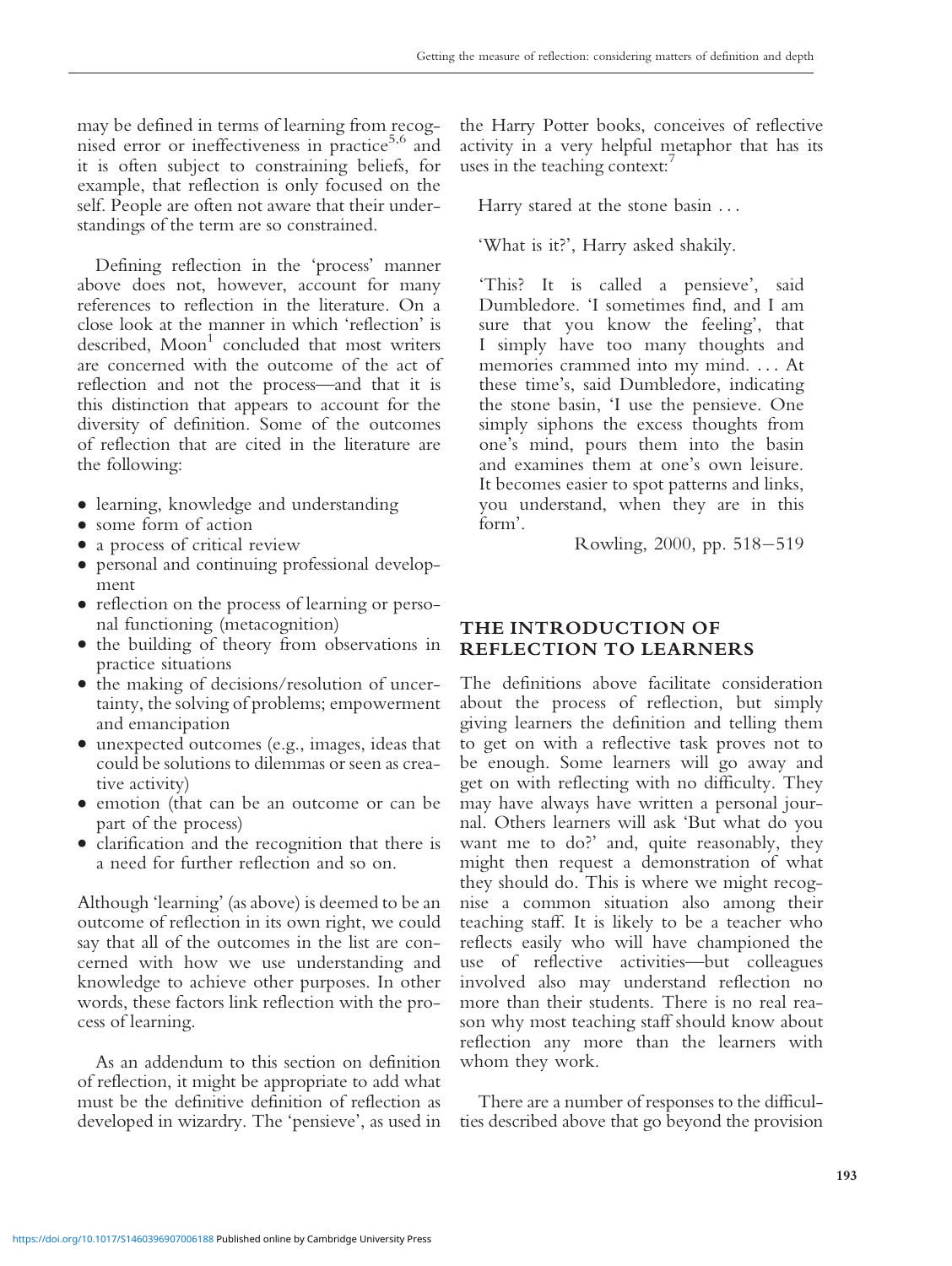of definitions of reflection. For example, Kolb, $^{8}$ Gibbs,<sup>9</sup> Johns,<sup>10</sup> Moon<sup>3</sup>—resources<sup>1,7</sup> provide structures that generally guide the processes of reflecting. Such structures can be helpful to students in the beginning of reflective work, but they should be seen as props to be dispensed with as soon as possible. Generally, these structures provide no guide to the achievement of better quality reflection, and sometimes they might be said to encourage a relatively superficial form of reflection. A frequent report is that it is difficult to get learners in a formal context to reflect at other than superficial and descriptive levels.<sup>11,12</sup> The learning that results from superficial reflection is also likely to be superficial.

The idea that there is a depth dimension to reflection is not new,<sup>13,14</sup> but has not generally impinged on the educational uses of reflection. The practical application of the concept of depth in reflection would seem to be important as a means to improving the quality of reflection. Probably, the best-known work on the specification of the levels of reflection up to now is that of Hatton and Smith.<sup>15</sup> Others who have worked in this area are Van Manen, $^{14}$ Mezirow,  $^{16}$  Wedman and Martin, Ross,  $^{18}$ Hettich,<sup>13</sup> Sparkes-Langer et al.,<sup>19</sup> Sparkes-Langer and  $\text{Colton}^{20}$  Kember et al.<sup>21</sup> and Kember, Leung and associates.<sup>22</sup>Generally speaking, the conceptions that underlie the frameworks provided by those listed above are similar (see later). Most of the frameworks are designed largely as assessment tools, and it is in a 'back to front' manner that they can be used to help learners to deepen their reflection. Also, the frameworks do not directly provide sample material.

It was to address the difficulty both of helping learners to start with reflection and then—at a later stage—to deepen their reflection that the first of the series of exercises which is illustrated below (Appendix 1) was developed. The exercises demonstrate the general concept of reflection and also its 'depth dimension'. They are based on broad reading of the literature on reflection, and in particular the work of those cited above. The exercises consist of a brief scenario written initially descriptively and then at two or three deeper levels of reflection. The first exercise was developed in order to illustrate reflective writing to a group of higher education staff who wanted to apply for membership of the Institute for Learning and Teaching in Higher Education ('The Park', Moon).<sup>23</sup> A similar exercise was developed for use with students on a work experience module, who are required to reflect on their experiences of work placements ('The Presentation', Moon).<sup>24</sup> For these two earlier exercises, a commentary was provided at the end of the exercise, which describes the reflective processes illustrated at each level, and how these processes develop through the different levels in the context of the scenario. At this stage, on the basis of the experience of running these exercises on multiple occasions with staff and student groups and with further perusal of the literature, a generic framework for reflective writing was developed. The framework incorporated descriptions of four levels of reflection. The levels are descriptive writing, descriptive writing with some reflection, reflective writing (1) and reflective writing (2) (Appendix 2). Like the exercises, the framework has been further modified as it has been used. The levels in the framework are not intended directly to match the levels in the exercises—but are seen as markers on a continuum against which the exercises can be matched. Reflection is not a precise art.

It is important to be conscious of the purpose for using an exercise on reflection of this type. The purpose can be two-fold—both to introduce the practice of reflective writing and to show that there are different levels. It may be that it is not initially appropriate to use the deeper levels of some of the exercises to start with (e.g., the fourth part of 'The Park'), but to run the exercise in two stages focusing in different ways. Thought should also be given to the relative depth of reflection that matches the needs of any group of learners. For application to join a professional body, for example, very deep reflection is probably not appropriate.

Three more exercises have since been developed, 'The Dance Lesson' was designed for PGCE students with a sports specialism<sup>3</sup> and 'GP's story' was designed for medical or nurse education. 'The Worrying Tutorial', which relates to an academic situation, is in Appendix 1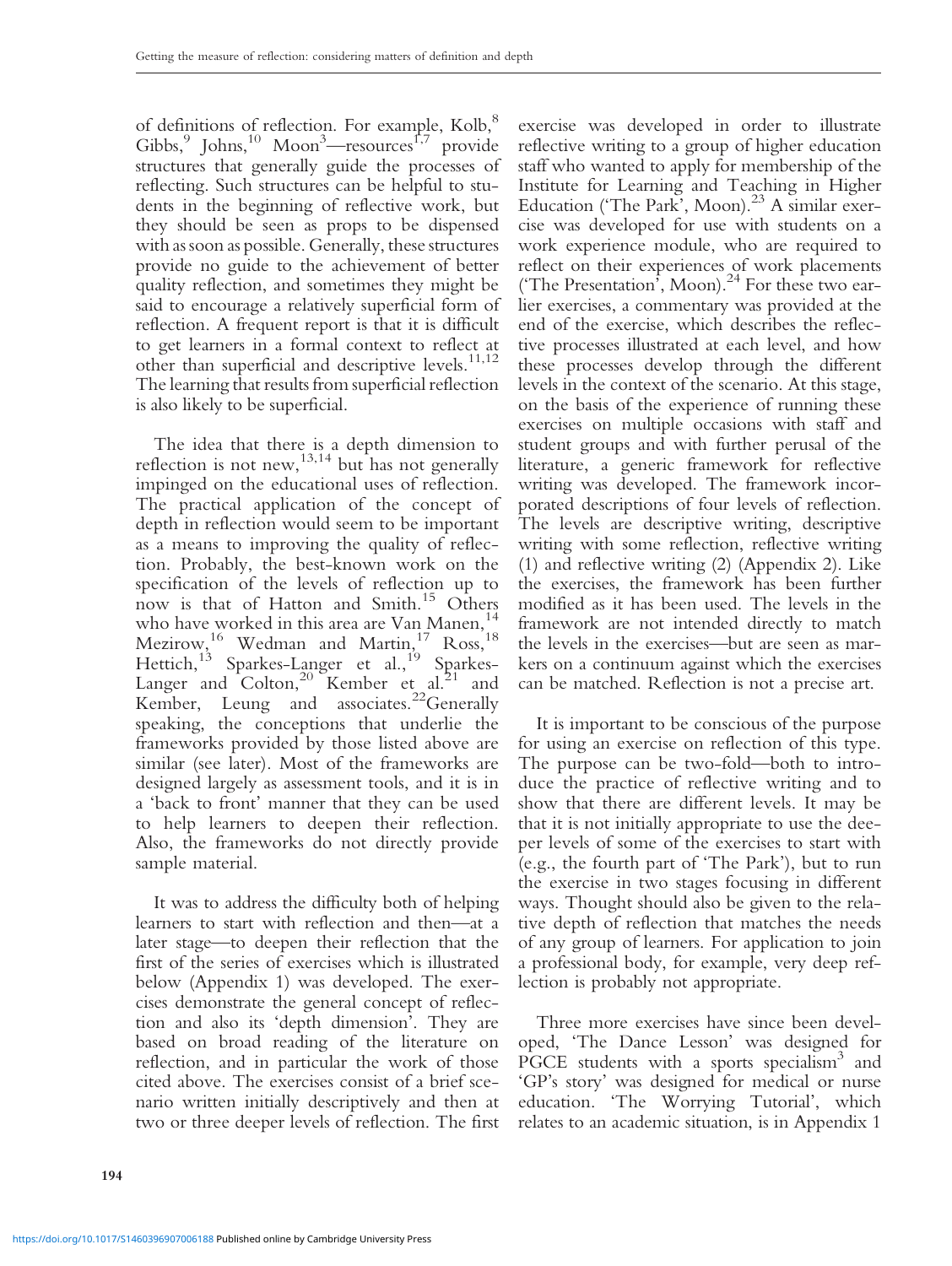below. The same instructions work for any of the exercises (see below), and some of the exercises have three levels and some four. All now relate to the framework for reflective writing. While exercises have been developed specifically for particular groups of learners (and their teachers), the content of the scenario is not important, as the focus should be on the changing qualities of reflection. In fact, some groups can become too 'caught-up' in the content of the 'story' and lose their focus on the reflection. There is therefore an argument for deliberately avoiding the use of exercises with content that is relevant to that group of learners.

These exercises have been used in many staff development workshops across the UK and New Zealand, and there has been plenty of evidence that the staff have subsequently used them with their students. Generally, the exercises seem to be enjoyable, and they generate useful conversations about the nature of reflection and reflective writing. They can be used with large numbers and have been employed in such 'unfriendly' environments as full-tiered lecture theatres.

The exercises demonstrate how we can usefully use story as an aid to teaching and learning in higher education.<sup>25</sup>

#### APPENDIX 1: THE WORRYING TUTORIAL

#### Instructions

The procedure for the exercise is described as a group process, though it can be used individually. The process works best with the presence of a facilitator, who is not engaged in the exercise. It takes around three quarters of an hour. Learners are given copies of the exercise (Appendix 1) and the reflective framework (Appendix 2), but they should be told not to leaf through the pages other than as instructed. The exercise works better when people follow the instructions—in particular, not beginning the discussions (see below) until everyone has read the relevant account. The facilitator should control this. The groups can be told that there are several accounts of an incident, and that they will be reading them one after the other, with time after each session of reading for discussion about the reflective content of the account.

- The exercise is introduced as means to demonstrate reflection and/or depths/levels of reflection, and deeper reflection probably equates with better learning.
- Small groups are formed (no more than six in each).
- The groups are told to turn to the first account and read it quietly to themselves, considering which features they think are reflective.
- When it is evident that most people have read the first account, the groups are invited to discuss the account and identify where and how it is reflective. They are given about 7 min for each discussion session, though they may need less time for the earlier accounts.
- After the discussion session, the participants are asked to read the next account in the sequence (and they are reminded not to turn pages beyond the account in hand).
- After the last account has been read and discussed, groups are asked to go back through all of the accounts and to identify features of the reflection that progressively change through the accounts. For example, the accounts change from being 'story' to focusing on issues in the incident. In the deepest account, there is more recognition that there are multiple perspectives in viewing the issue, etc. Sometimes there are changes between two of the levels, but not throughout all of them. The groups are asked to list (e.g., on flip chart paper) the ways in which the accounts 'deepen'.
- In a plenary, the groups share their lists (as above) and discuss the whole exercise. It is at this stage that the participants can be referred to the Framework for Reflective Writing, which provides a general guide to features in deepening reflection. The accounts are not intended to accord directly with the stages described.

If the exercise is used with staff, and if they are likely to want to use it later with their own students, it is worth having spare copies available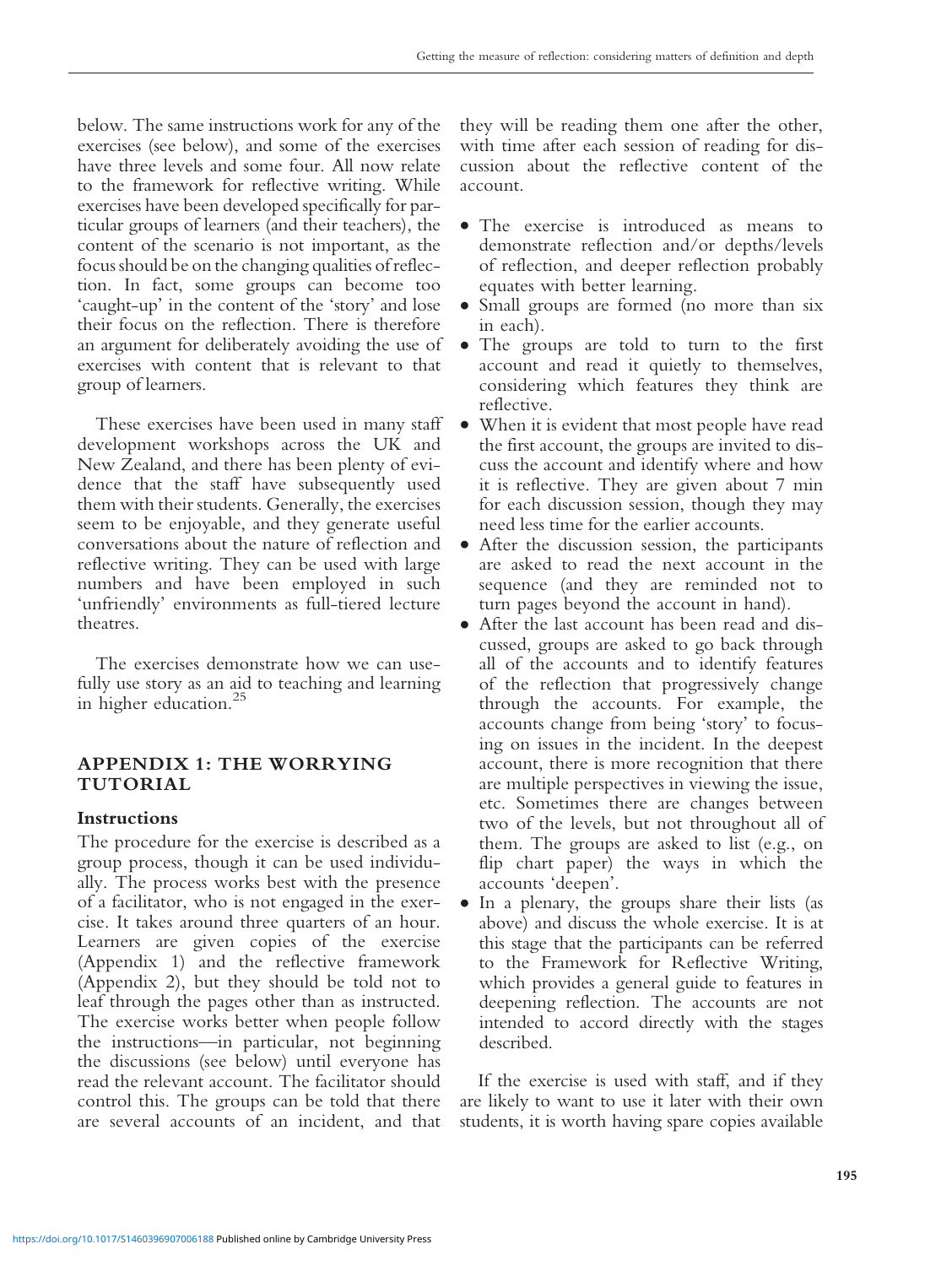as participants tend to want to mark/underline text on their copies as they do the exercise.

#### THE WORRYING TUTORIAL

Material written by Jenny Moon, Bournemouth University It may be freely copied for use with learners.

Ian is 28. He is in the middle of the final year of a degree in biological sciences. He has worked in an agricultural laboratory before his degree programme, and has embarked on the programme in order to take a post in agricultural research. Like many mature students, he has responsibilities at home that prove to be distractions to his degree work. He has just seen Pam, his tutor, for feedback on a recently marked essay.

#### Account 1

I am gutted. I saw Pam this morning. She wanted to talk about my ecology essay. She was blunt. She said that I have not had any 'good' marks for work that I have done for the past year and a half—but none have been as near to failure as this one. She called this a 'hairs breadth pass', and she laid it on the line that I need to put in more effort all round or I will not be getting the degree that I need to work on research at Cummings. If I do not get that job, I could well end up with the same job that I did before and all this money and effort will have been pointless.

It seems that my essay was too descriptive and Pam tried to tell me what she meant by that. The title asked me to discuss the concepts of tolerance and limiting factors in relation to two named wild populations. I used Jencks and Parner's study of Abiniculus alba and Cristom's study of Chyrups dipimus. We covered the latter in a lecture and were given the reference for the other, so I thought they were all right. Pam said that I should have found my own examples. She says that that I write too factually. I need to make it clear that I realise that theories are not the same as facts. I need to think about how I use references. At this level

I should question the data that I am working with—I should analyse and criticise it—not just accept it. She says that I am good at assembling facts, but that is not good enough now. Pam said that I should ask Tim if I can see some of his recent essays in order to get the idea and maybe I should go and see the study counsellor. I used to be good at essays. It seems that suddenly I am not.

I did really well in the first year of the degree. I felt that I knew most of the material that we covered—I had learnt it in my day-to-day work, though sometimes I had to re-interpret it for the this academic context. Essays used just to flow out and I got good marks. I did do some reading and I would add a few references. I am not clear where those abilities have gone to. Suddenly I am not good any more. I suppose that some of it is to do with the baby. Pam and I did talk about how hard it is for me to study since Angie had the baby last year. Angie was ill over the pregnancy and after the birth. I was up in the nights and so tired and now I cannot concentrate at home, because the baby is on her feet and all over everything. When I was trying to write the ecology essay she was teething and was not sleeping in the evenings. It is really hard being a student at this time in my life. The younger ones just do not know how easy they have got it.

I feel so gutted that I really do not know how I can go home at present. Angie still thinks that I am top of the class. I could not tell her. She has such faith in me—and I must get the new job in order to justify the hassle and expense of going back into education.

#### Account 2

Pam, my tutor, has talked with me about the essay I did for ecology and my progress in general. I have to face up to the fact that the mark was poor. If I do not do better, I will not get the research job at Cummings—and will be going back to the same job that I did before the degree and getting the new job was the whole point of doing the degree. I have felt so bad about this session with Pam and what it implies for me that I have not wanted to go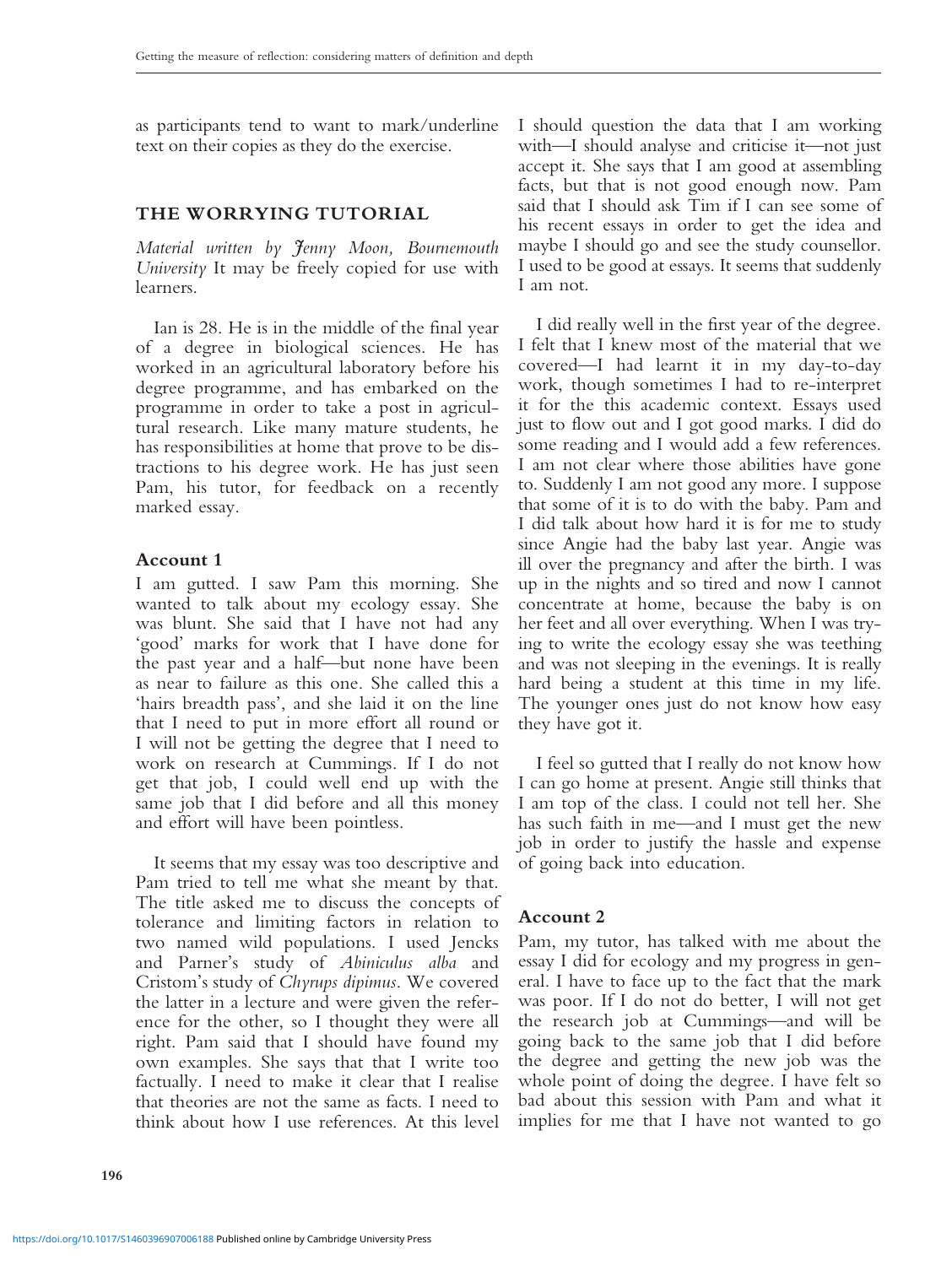home this evening. I know it is because I do not want to tell Angie that I am not as good at study as she thinks I am. She has such faith in me and I know that I am resistant to shaking that faith. However, I can see that I need to make some changes at home and, until I talk to Angie, those changes will not make sense to her. What do I do or say?

Pam knows the difficulties that I had at home in the past year—in particular, the distractions that occurred with the pregnancy, birth and with Angie's health. I suppose that my work began to deteriorate from around that time. I knew it was happening. Pam reminded me of several occasions when she told me that I should be doing some reading around the lectures, but I somehow thought that I would get through and did not bother too much. I thought that a few poorer marks would not be a problem because I had done so well before and that really I did know how to write good essays.

Maybe I need to think about what Pam said about my essay. She says it is too descriptive and not analytical and discursive. She says that I am good at 'assembling facts', but that is not good enough for now and I should use my own examples—not those given in lectures. I need to think about what she means by that. I suppose that it means that I can write well but that is not well enough now and I need to be more original. What does she mean by analyse and discuss? She also says I need to distinguish between theory and fact. I suppose that there is a difference that I need to consider and which may have something to do with the ways I use referencing that she also mentioned. It seems that I need to change the way in which I see the task of writing essays. I will ask Tim how he writes such good essays. Pam says that Tim's essays are a good example. She also mentioned the study skills person, some books and coming back to her when I have thought about it.

So here I am, in the middle of my last year and in danger of not doing well enough to achieve what I must achieve for the future welfare of my family. What once seemed simple does not seem simple any more, and it is all contorted by how well I did in the first year,

and the frustrations (and joys, of course) of having a new baby. There is something about the image that Angie has of me as the great success story. Have I got to change that? All these things are floating around in there. I hope that they sort themselves out.

#### Account 3

I want to think about the tutorial I had with Pam. It was about my ecology essay and the very low marks for it. It was a seriously low mark. Pam also talked more generally about my lack of achievement. I noted down what she said about it, but it hurts to acknowledge it. Basically, Pam says that the essay and my current prospects are both poor, and she points out the increasing likelihood that I will not get a sufficiently good degree to get the research job at Cummings. It is the purpose of getting that job that brought me to university with all the sacrifices that has meant. When I look at the notes I wrote, my anxiety levels shoot up and I know I have to act. On previous occasions (not as heavy as this) I have just thought about it a bit, and then I suppose I have gone back to the old assumptions that I would be all right because I am really a good student.

Where did those assumptions come from? I was well ahead in the first year and I had no problem in putting down material that was acceptable in essays. That might link up with what Pam said today about me being good at 'assembling facts'. Maybe that is what was wanted in the first year of the course and maybe she is really saying that doing that is not acceptable now. I am not totally clear from what Pam said what is wanted now—but it seems that most of my classmates do know. I will list the things that Pam said about my essay and work on them until I really understand what I need to do to write a good essay. Pam talked about things I could do. I must do them.

Now I start to think, things begin to link up. Pam and I talked about how disruptive past year was for my studies—with Angie being pregnant and ill, and with Meg's birth. Then, Pam was very sympathetic and even today I got into the 'poor me, how hard it is to be an adult student'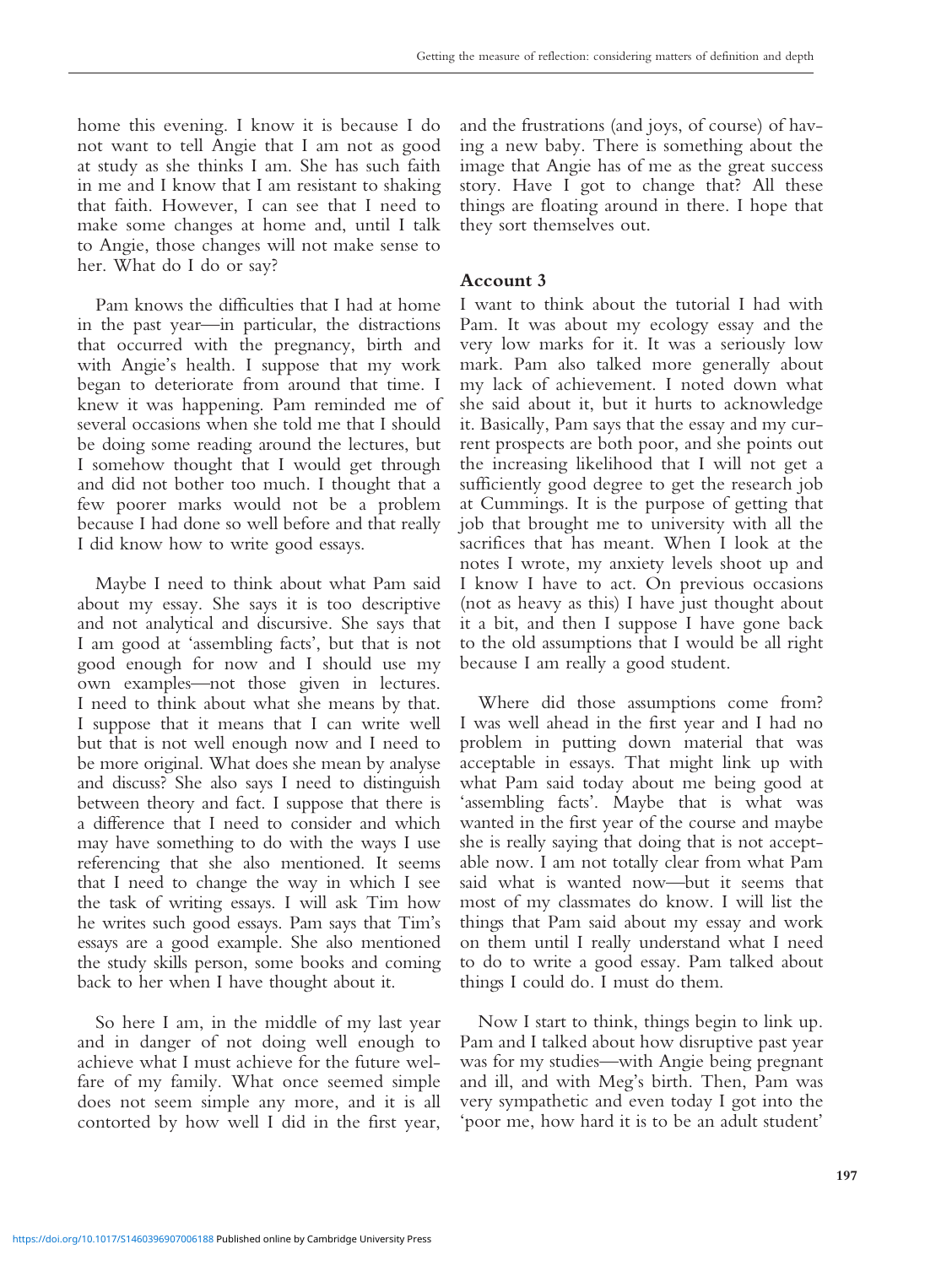stuff again. But then I am thinking that that attitude will not get me the degree and the job I want, and I need to see it now as a convenient excuse. I did well in the first year because I knew the stuff, and then rested on my success when everything went haywire. I assumed that I could just re-engage—but I did not realise that the game had changed. What is asked for now is something different—not just the assembly of facts any more.

That brings me to why I am still in the library this evening and it is late and I have not gone home. I do not want to go home and tell Angie that I am not doing as well as she thinks. She assumes that I am still doing brilliantly—though past year she did question how I could be doing so well on so little work. I need a big shift in thinking—fast—and Angie is where I start. I need to tell her honestly about the tutorial, the feedback and my disappointment in myself. I am not the success that both of us assumed. I need her support so that I can get through this next 6 months and into the job, and Angie's turn will come.

I list what I need to do apart from talking with Angie: I need to do to find out how to write a good essay at this stage in my degree. I need to find out what it means to 'discuss' and analyse, and to sort out what a 'theory' is in ecology. I realise that I have never quite understood why we have theories about some things and we simply 'know' about other things. It seems that there is something different in ecology from the stuff that seemed 'factual' in the basic biology stuff. I need to think about these things and form them into clear questions so that I can find out what I need to know and how to put it on paper in an acceptable way. I think that the referencing will fall into place if I get these things sorted. Asking Tim may help only if I am clear about what I need to know. I will go back to Pam when I done the thinking as well. Pam mentioned a couple of books and a website and the study skills person (make appointment tomorrow). There was also that research student I talked to in the bar the other night. I think I could talk more with him—but I need to be focussed about the information that I need.

#### APPENDIX 2.

#### A FRAMEWORK FOR REFLECTIVE WRITING

This material is reproduced from Moon, 2004. It is freely photocopiable.

#### Descriptive writing

This account is descriptive and it contains little reflection. It may tell a story, but from one point of view at a time, and generally one point at a time is made. Ideas tend to be linked by the sequence of the account/story rather than by meaning. The account describes what happened, sometimes mentioning past experiences, sometimes anticipating the future—but all in the context of an account of the event.

There may be references to emotional reactions, but they are not explored and not related to behaviour.

The account may relate to ideas or external information, but these are not considered or questioned, and the possible impact on behaviour or the meaning of events is not mentioned.

There is little attempt to focus on particular issues. Most points are made with similar weight.

The writing could hardly be deemed to be reflective at all. It could be a reasonably written account of an event that would serve as a basis on which reflection might start, though a good description that precedes reflective accounts will tend to be more focused and to signal points and issues for further reflection.

#### Descriptive account with some reflection

This is a descriptive account that signals points for reflection while not actually showing much reflection.

The basic account is descriptive in the manner of description above. There is little addition of ideas from outside the event, reference to alternative viewpoints or attitudes to others, comment and so on. However, the account is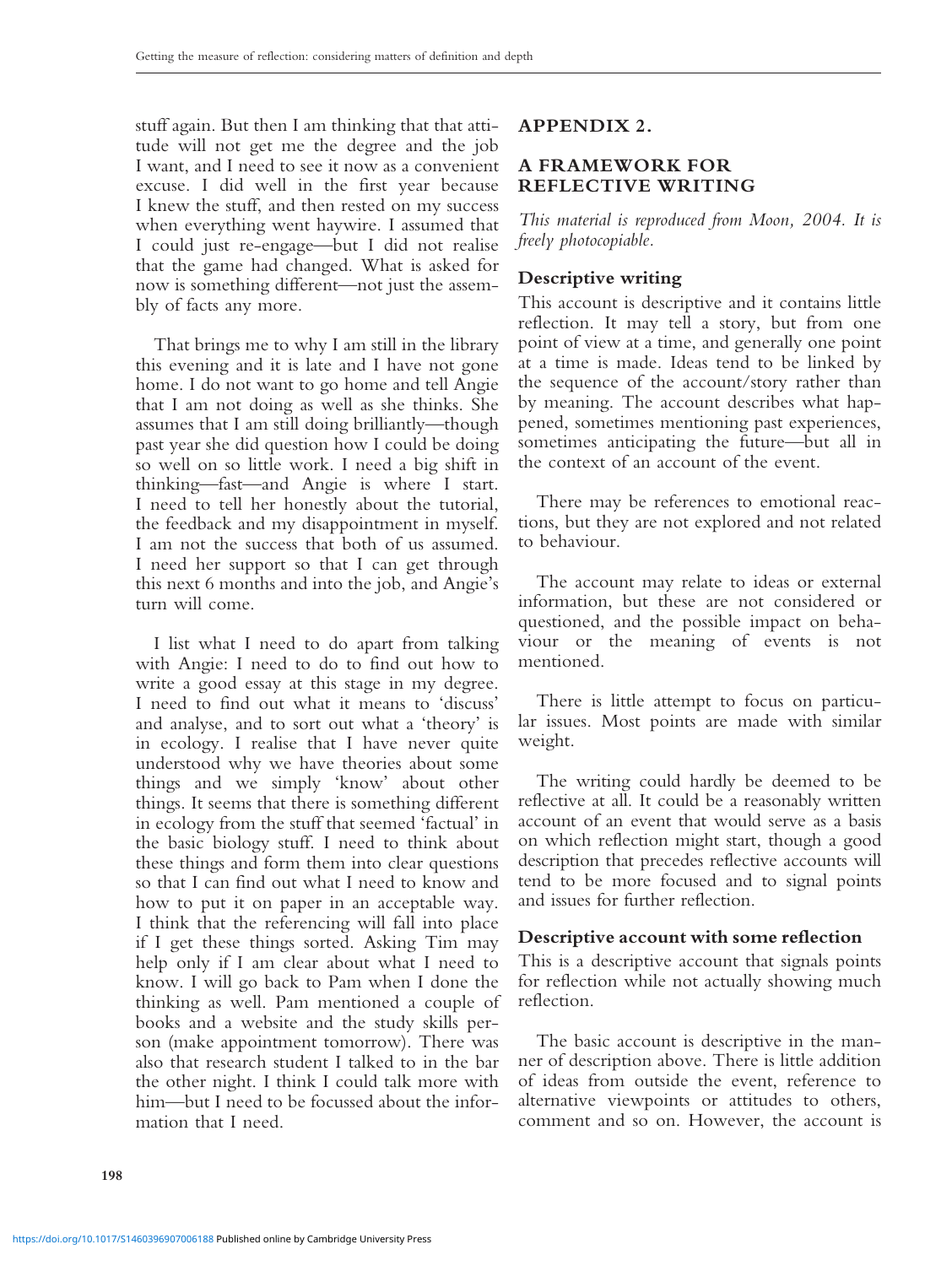more than just a story. It is focused on the event as if there is a big question or there are questions to be asked and answered. Points on which reflection could occur are signalled.

There is recognition of the worth of further exploring, but it does not go very far. In other words, asking the questions makes it more than a descriptive account, but the lack of attempt to respond to the questions means that there is little actual analysis of the events.

The questioning does begin to suggest a 'standing back from the event' in (usually) isolated areas of the account.

There is a sense of recognition this is an incident from which learning can be gained—but the reflection does not go sufficiently deep to enable the learning to begin to occur.

#### Reflective writing (1)

There is description but it is focused with particular aspects accentuated for reflective comment. There may be a sense that the material is being mulled around. It is no longer a straightforward account of an event, but it is definitely reflective.

There is evidence of external ideas or information and where this occurs, the material is subjected to reflection.

The account shows some analysis, and there is recognition of the worth of exploring motives or reasons for behaviour.

Where relevant, there is willingness to be critical of the action of self or others. There is likely to be some self-questioning and willingness also to recognise the overall effect of the event on self. In other words, there is some 'standing back' from the event.

There may be recognition that things might look different from other perspectives, and that views can change with time or the emotional state. The existence of several alternative points of view may be acknowledged, but not analysed.

In other words, in a relatively limited way the account may recognise that frames of reference affect the manner in which we reflect at a given time, but it does not deal with this in a way that links it effectively to issues about the quality of personal judgement.

#### Reflective writing (2)

Description now only serves the process of reflection, covering the issues for reflection and noting their context. There is clear evidence of standing back from an event, and there is mulling over and internal dialogue.

The account shows deep reflection, and it incorporates a recognition that the frame of reference with which an event is viewed can change.

A metacognitive stance is taken (i.e., critical awareness of one's own processes of mental functioning—including reflection).

The account probably recognises that events exist in a historical or social context, which may be influential on a person's reaction to them. In other words, multiple perspectives are noted.

Self-questioning is evident (an 'internal dialogue' is set up at times), deliberating between different views of personal behaviour and that of others).

The view and motives of others are taken into account and considered against those of the writer.

There is recognition that prior experience, thoughts (own and other's) interact with the production of current behaviour.

There is observation that there is learning to be gained from the experience, and points for learning are noted.

There is recognition that the personal frame of reference can change according to the emotional state in which it is written, the acquisition